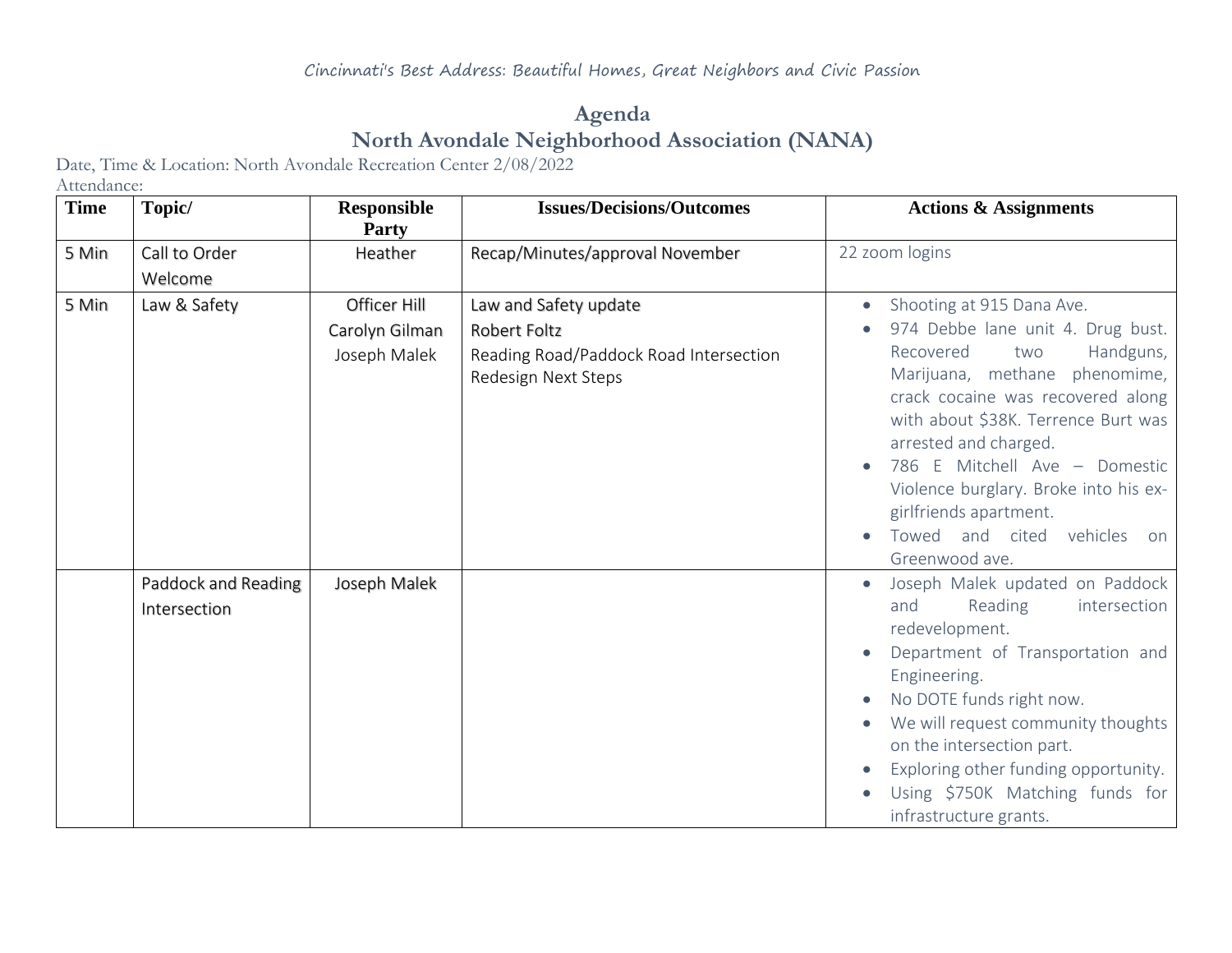|       |          |              |                                                   | Waiting on some cost estimates from<br><b>DOTE</b><br>Apply for grant with SORTA by June<br>2022.<br>Requested two proposal design<br>drawings from the city.<br>Suggestions/Questions:<br>Install a tree lane instead of adding lane.<br>Requested diagrams of the two proposals.                                                                                                                                                                                                                                                                                                                                          |
|-------|----------|--------------|---------------------------------------------------|-----------------------------------------------------------------------------------------------------------------------------------------------------------------------------------------------------------------------------------------------------------------------------------------------------------------------------------------------------------------------------------------------------------------------------------------------------------------------------------------------------------------------------------------------------------------------------------------------------------------------------|
| 5 Min | Treasury | Robin Sensor | <b>Financial Updates</b><br>NABA Activation grant | Robin is travelling this week. Table Treasury<br>discussion until next meeting.<br>NABA activation grant<br>NANA and NABA both have been approved<br>\$10k on the grant.<br>Money has to be spent by Sept 2022.<br>Suggestions to use the money to bring<br>people to solicit feedback for all the projects<br>we have going on.<br>Suggestion to bring volunteers to spend the<br>money instead of hiring someone.<br>Suggestion to bring periphery and central<br>cluster together using this grant. To get input<br>from people for all the projects we have on<br>going.<br>Comments:<br>Engaging with the "periphery". |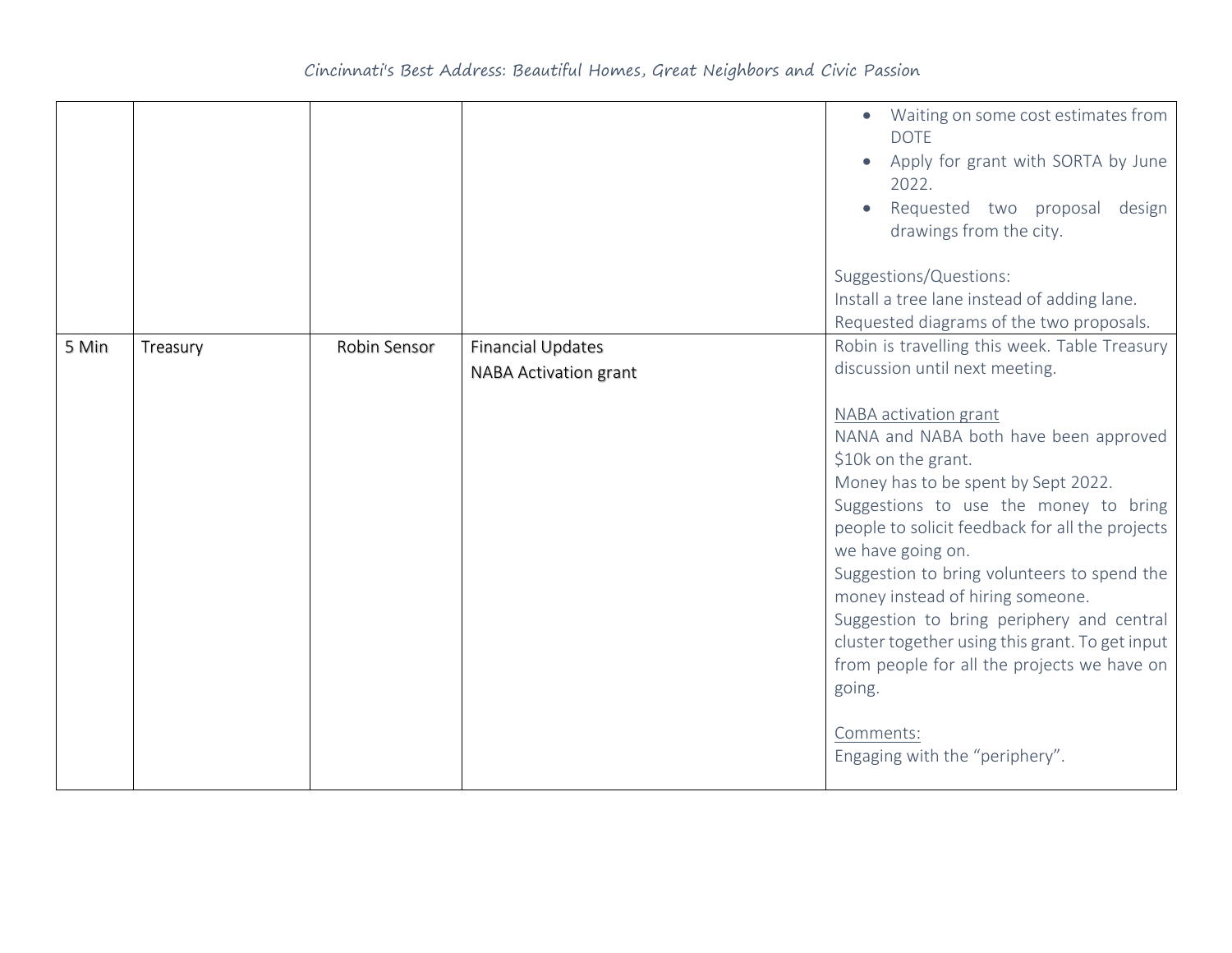## Cincinnati's Best Address: Beautiful Homes, Great Neighbors and Civic Passion

| 5 Min<br>5 Min | Beautification<br>Events              | Jolene/Maura<br>Heather Herr<br>Ethan Perry | -Updates/Financials<br>-Annual Meeting Location/Date<br>-Party to be planned<br>-Event committee group update/ideas | Not a lot going on due to winter. Ready to<br>partner with Xavier in March.<br>Comments:<br>Using some of the money to plough the<br>streets?<br>Event Committee Group:<br>Morgan did a great job last year and if can<br>engage her and connect with someone else.<br>Looking for suggestions. Bringing people<br>from all sides.                                                                                                                                                                                                                                                                                                                                  |
|----------------|---------------------------------------|---------------------------------------------|---------------------------------------------------------------------------------------------------------------------|---------------------------------------------------------------------------------------------------------------------------------------------------------------------------------------------------------------------------------------------------------------------------------------------------------------------------------------------------------------------------------------------------------------------------------------------------------------------------------------------------------------------------------------------------------------------------------------------------------------------------------------------------------------------|
| 5              | Nominating<br>committee/2022<br>Board | Heather Herr<br>Ehtan Perry                 | -Looking for new board 2022<br>-Board position added for event. Have grant<br>funds in place.                       | March we nominate new board members.<br>In May 2022 we have our annual meeting,<br>Allocate fund to provide a robust meeting -<br>Hire band, cater food truck/restaurant<br>event?<br>Question: Do we have to report how we are<br>using the grant money?<br>Ans - We do have to submit a final report.<br>Heather will check when do we have to<br>submit the report.<br>Nominating committee for board members.<br>We are looking for new members. We will be<br>formulating a nominating committee to help<br>with this.<br>Appeal for help.<br>Suggestion of asking people individually<br>We will send the list of roles and description<br>in the newsletter. |